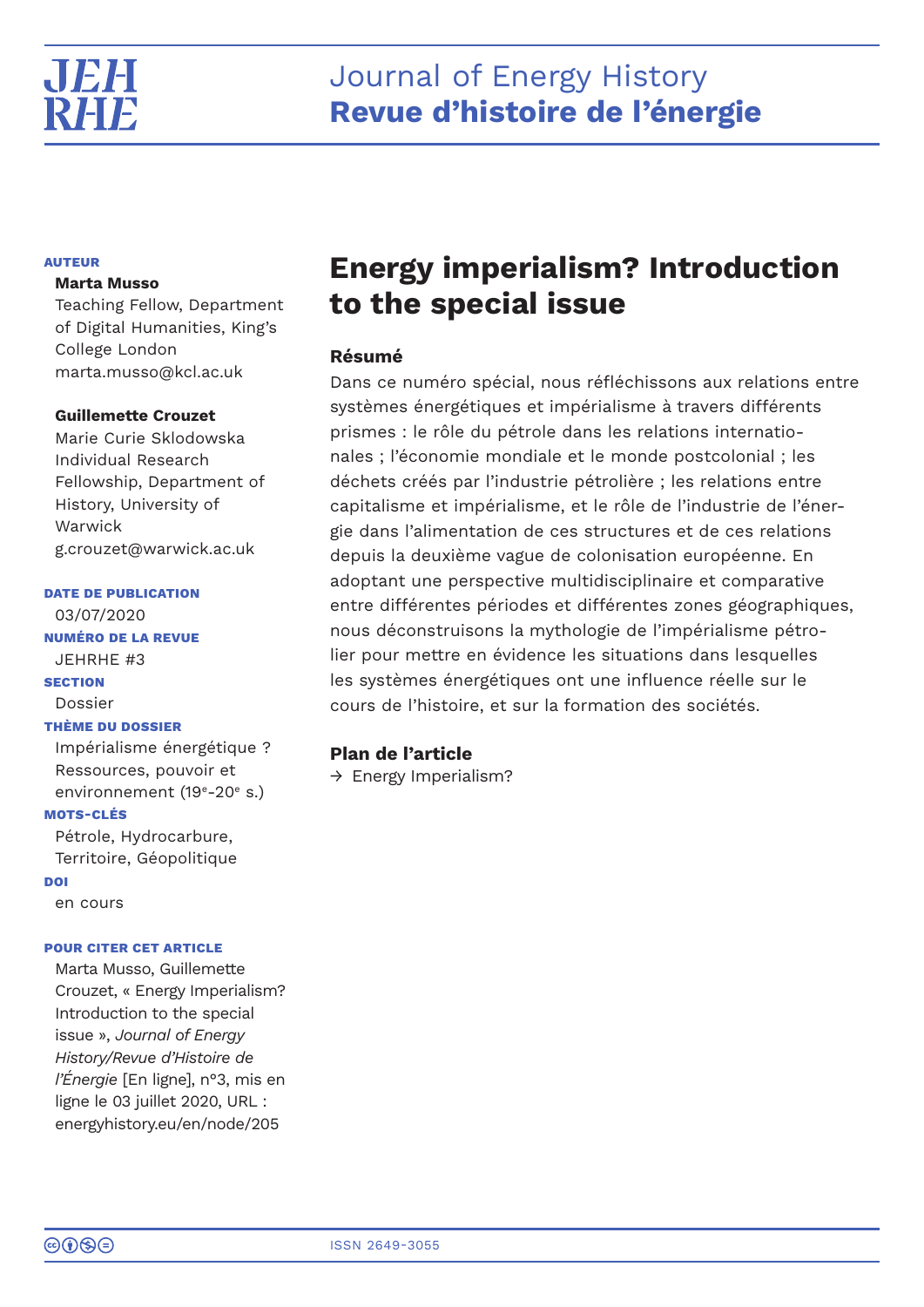# **ENERGY IMPERIALISM?**

- The connections between humankind and energy are a constant theme throughout history, and the relations between energy and power structures one of the most popular in social sciences. Energy resources have always been a fundamental part of our lives; but since the onset of the industrial revolution and the discovery of fossil fuels, energy production has been independent from animal and human labour, and available in quantities that have not only radically altered the ways in which humans live, but the very face of the Earth. The 19th C. was the age of coal; the 20th C. was the age of oil.**1** The 21st C., the age of the Anthropocene, has brought to the forefront the absolute necessity to implement new energy systems that are not based on fossil fuels, while our world economy is. 1
- Unsurprisingly then, energy is also a fundamental factor in international relations and global governance. Oil in particular, consumed mostly in countries other than those where it is produced, has been at the forefront of geopolitics since the beginning of its modern usage. A vast historiography has explored the links between resources, commodities, and empires, highlighting that the quest for oil and coal shaped the expansion of the European empires, and promoted the emergence of both the Anglosphere and the Francosphere in the 19th C.**2** This has  $\mathcal{D}$

been particularly the case after the Second World War, when oil gradually replaced coal as the main world energy source. The oil industry developed at a time of global-scale changes that overturned the world's political and economic assets: the two World Wars, the fall of the empires, the Cold War, and finally the end of the bipolar world. The emergence of United States hegemony in the 20th C. cannot be understood without taking into account the development of the American oil industry and global oil politics – not only in the military and economic aspects of the oil industry, but in its social and cultural ones.

As early as the beginning of the 20th C., oil geopolitics became a genre of its own in political sciences, quickly intertwining oil with imperialism. Early works like *La Lutte mondiale pour le pétrole* by analyst Pierre L'Espagnol de La Tramerye (1922) and *Oil Imperialism: The International Struggle for Petroleum* by Louis Fischer (1927) are indicative of the importance that control over oil (defined as control over the crude fields and the capability of extracting it), already had in the immediate aftermath of World War I. "Qui aura le pétrole aure l'empire" wrote La Tramerye in his popular 1922 book, where he denounced that by allowing American companies to control the French supply market, France was giving up its independence as a nation, and threatened its position as a global power.**3** Similarly, in commenting the post-war US and British interests in the oil-rich Baku area, Fischer asked "How much more diplomatic

3

**<sup>1</sup>** Though we should be careful not to think of oil as "replacing" coal: hydrocarbons were added on top of rising consumption levels. For references about energy consumption in history: Vaclav Smil, *Energy in World History* (Boulder: Westview Press, 1994); Astrid Kander, Paolo Malanima, Paul Warde, *Power to the People: Energy in Europe over the Last Five Centuries* (Princeton: Princeton University Press, 2014); Kostas Bithas, Panos Kalimeris, "A Brief History of Energy Use in Human Societies", in Kostas Bithas and Panos Kalimeris (eds.), *Revisiting the Energy-Development Link: Evidence from the 20th Century for Knowledge-Based and Developing Economies* (Cham: Springer International Publishing, 2016), 5-10; Joel Darmstadter *et al*., *Energy in the World Economy: A Statistical Review of Trends in Output, Trade, and Consumption Since 1925* (Baltimore: The Johns Hopkins University Press, 1971).

**<sup>2</sup>** For the international economy of the second wave of imperialism: Giovanni Arrighi, *The Long Twentieth Century: Money, Power, and the Origins of Our Times* (London: Verso, 1994); Christopher Chase-Dunn, *Global Formation:* 

*Structures of the World-Economy* (Cambridge: Blackwell, 1989); Peter A. Shulman, *Coal and Empire: The Birth of Energy Security in Industrial America* (Baltimore: Johns Hopkins University Press, 2015); Shellen Wu, *Empires of Coal: Fueling China's Entry into the Modern World Order, 1860-1920* (Palo Alto: Stanford University Press, 2015); E.A. Wrigley, *Energy and the English Industrial Revolution*  (Cambridge: Cambridge University Press, 2010)

**<sup>3</sup>** Pierre Paul Ernest l'Espagnol de la Tramerye, *La lutte mondiale pour le pétrole* (Paris: Editions de la vie universitaire, 1922), 9. It is worth to note here that the expression "oil nationalism", later applied to producer countries that sought to nationalise their resources, was actually first used in the 1920s for those European countries trying to establish State-led companies that could compete with the American firstcomers.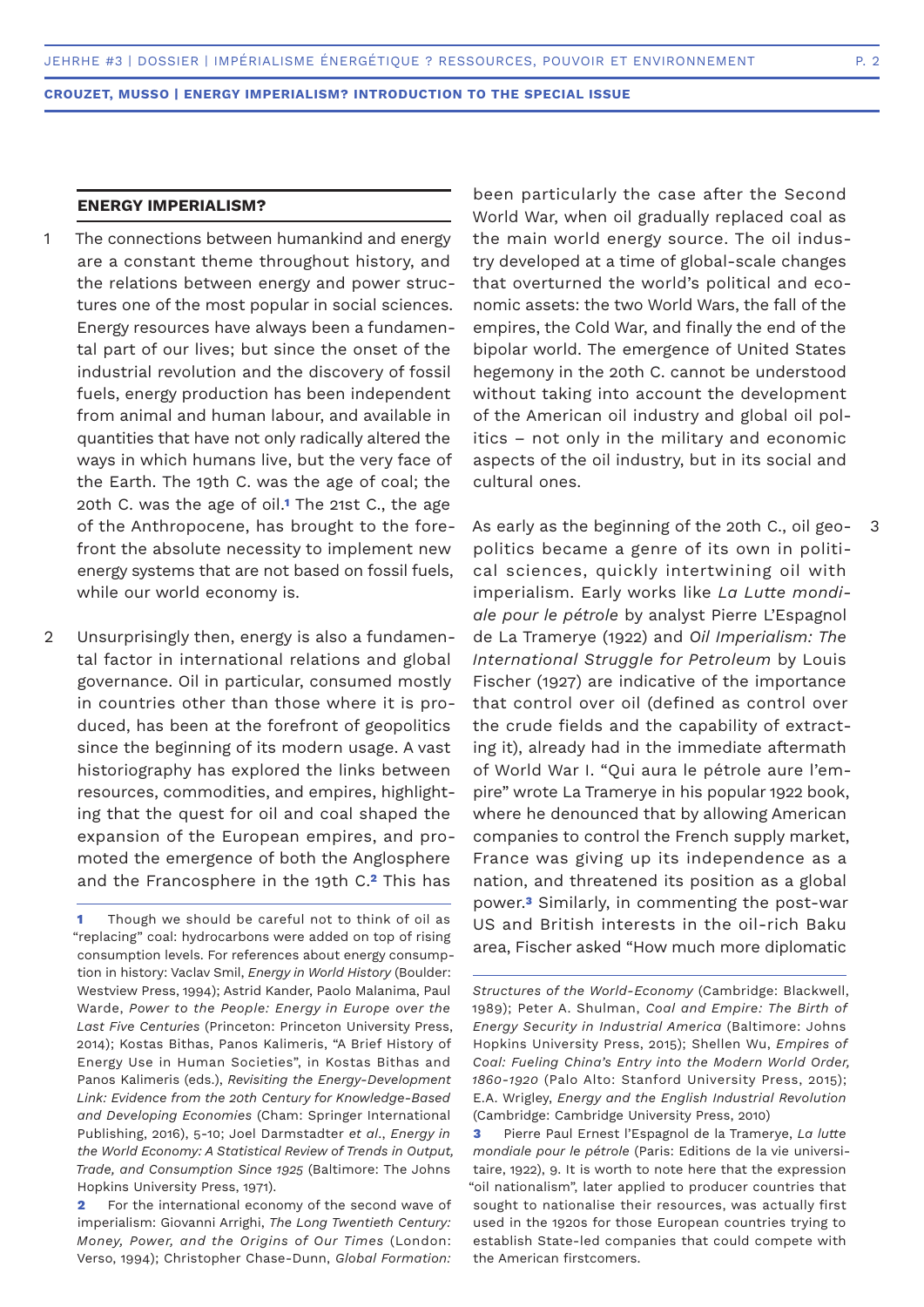commotion, financial manoeuvring, political disturbance, military activities, and loss of life must the oil kings feel themselves justified in causing for the sake of the Russian oilfields".**4** Both authors denounced the international oil industry, which particularly at the time mostly meant the American oil industry, as imperialistic. With the end of the formal empires after World War II, the fight against "oil imperialism" was taken over by newly-independent countries. In 1955, in "Philosophy of the Revolution", the Egyptian leader Gamal Abdel Nasser postulated the idea of oil as a weapon: "The most important weapon of the Arab world against the West is oil, the vital nerve of civilization, without which all its means cannot possibly exist"**5** - a doctrine that was perceived as successfully applied in 1973, when oil prices quadrupled during the notorious "oil shock", celebrated as a second independence (the economic one) by countries such as Algeria and Iraq. In the same decades, the securitisation of oil supplies became a main feature of security policy in the US and the OECD area, particularly against the self-sufficiency of the Communist bloc – a trait of the Cold War that survived the end of the Soviet Union.**<sup>6</sup>**

Throughout the 20th C. then, Western military involvement has often been labelled in the public opinion, and by several scholars, as oil wars, from the Gulf wars to the more recent Libyan intervention.**7** The mythology of oil imperialism 4

**5** Gamal Abdel Nasser, *The philosophy of the revolution* (Cairo: S.O.P. Press, 1955).

**6** See for example John Clark, *The Political Economy of World Energy: A Twentieth Century Perspective* (Chapel Hill: University of North Carolina Press, 1991); David Painter, *Oil and the American Century: The Political Economy of US Foreign Oil Policy, 1941–1954* (Baltimore: Johns Hopkins University Press, 1986); David Painter, "Oil and World Power", *Diplomatic History*, vol.1, n°17, 1993.

**7** See for example: Michael Klare, *Blood and Oil* (New York: Metropolitan Books, 2004); Lleif Wenar, *Blood Oil: Tyrants, Violence, and the Rules That Run the World* (Oxford: Oxford University Press, 2016); Paul Roberts, *The End of Oil: The Decline of the Petroleum Economy and the Rise of a New Energy Order* (London: Bloomsbury Publishing PLC, 2005). A successful rebuttal of the concept of oil wars can be found in Emily Meierding, "Dismantling the Oil Wars Myth", *Security Studies*, n° 25, 2016.

is vast and pervasive: oil as a cause of war; oil as a cause of underdevelopment; oil as a cause of international corruption; oil as hindrance to democracy. Without an adequate context that takes into account the complexities and the many factors on which oil has an impact, these statements are not grounded in reality; and yet, they have often informed the policies and strategies of governments. This is the phenomenon that Robert Vitalis has recently defined in an upcoming book as "oilcraft",**8** a modern form of magical thinking in which oil has much more agency on our economies and social order than it actually does, but that in a way becomes real because of the self-fulfilling prophecy of acting like it is real. Not to fall this trap, the necessary premise is that talking about "oil" means first and foremost to talk about energy sources. Starting from the title, this special issue wanted to focus on the materiality of oil as a primary resource which is at the heart of global energy policies. A second premise of this issue is the importance of a wide perspective, both historical and interdisciplinary. Few studies have tackled the problem of the relations between energy and imperialism in a long-term and comparative perspective. This special issue explores the relations between oil and energy dependencies and the socio-technical, economic, political, cultural structures around (and in part caused by) energy dependence from fossil fuels. It reflects on the sourcing of fossil fuels as an asymmetric power relation; on the connections between oil, the technology that distributes it, and the actors who consume it. The contributing authors are sociologists (Paul Ciccantell); jurists (Michael Hennessy Picard); anthropologists (Sarandha Jain); as well as historians of the environment (Armel Campagne), of international relations (Duccio Basosi and Francesco Petrini), and of economics (Simone Selva). We can divide the works in three parts: the first essays analyse the possible definitions of energy imperialism; the second part provides examples from colonialism; the third shifts towards the present to

**<sup>4</sup>** Louis Fischer, *Oil Imperialism: The International Struggle for Petroleum* (New York: George Allen, 1927), 11.

**<sup>8</sup>** Robert Vitalis, *Oilcraft: The Myths of Scarcity and Security That Haunt U.S. Energy Policy* (Stanford: Stanford University Press, 2020)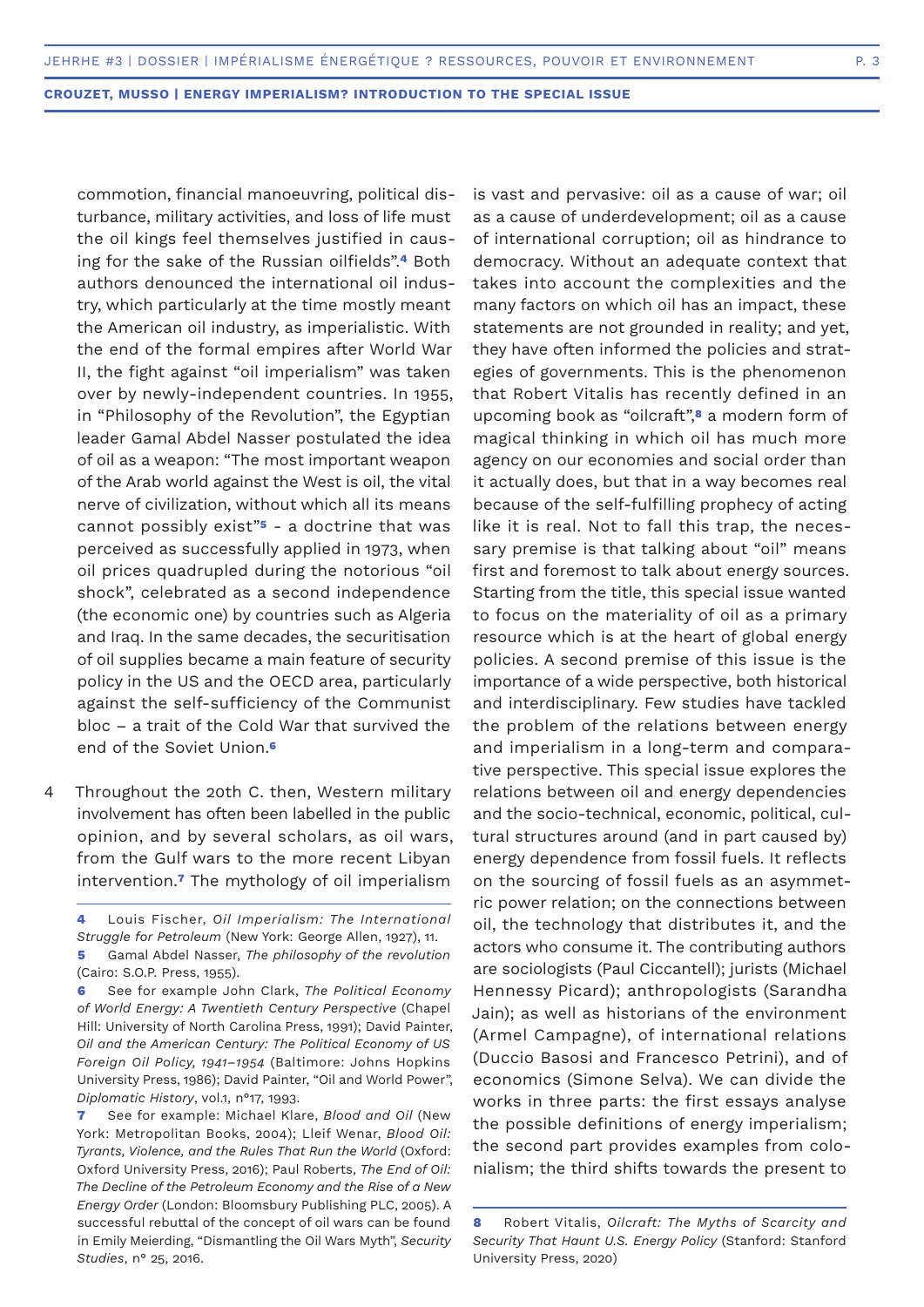analyse the oil shocks and the global financial system that ensued. In the first contribution, Paul S. Ciccantell provides an overview of what is traditionally considered "energy imperialism", and then moves to investigate alternative energy access strategies implemented at different times and places, whether market-based approaches (from "stealing peripheries" to pay a premium to ensure a good energy flow; from long-term contracts to the relocation of industries next to energy sources) or technological innovation (e.g., energy efficiency solutions, or material infrastructures for cheaper energy transports). In the second article, Francesco Petrini reminds us of the close relations between capitalism and imperialism, analysing what is surely one of the most interesting example, the American oil industry and its relations with the White House and the Department of State, in a complex public/private dichotomy that in the case of the United States has always remained in favour of the latter. In the third contribution, Michael Picard and Tina Beigi focus on the Persian Gulf and Iraq, perhaps the area that more contributed to the formation of a mythology of oil; however, the authors set aside the problem of oil wars to focus on the emerging concept of Molysmocene, the era of colonisation by waste, one of the most terrifying aspects of the Anthropocene, and how the development of the oil industry condemned the Gulf to be a wasteland of the oil industry, whether controlled by foreign oil companies or national ones.

The next three articles provide again a novel view on the problem of energy and colonialism. Firstly, Armel Campagne provides a reconstruction of an understudied aspect of French imperialism: the coal interests in Indochina over the Tonkin coal resources, the export-oriented economy that ensued, and the struggle of French authorities against the claims for resource sovereignty that the Vietnamese authorities put forward. This coal-centered research provides very interesting comparisons with the more studied aspects of oil interests in French overseas territories. In the fifth article, Sarandha Jain traces the evolution of the oil industry in India under British rule, in particular the technical aspects 5

and the government-company contention for rules on taxation. By focussing on the "everyday politics" of the oil industry in British-ruled India, Jain highlights the ways in which oil (and primary resources in general) become encoded in socio-political structures, and how they influence them from the inside.

The third part of the special issue looks at the finance of oil, and in a way overturns the perspective of imperialism by concentrating on the consequences of oil dependence on the West. There is general agreement on the fact that the oil shocks of the 1970s were first and foremost a financial crisis rather than an energy crisis, and a major factor in the renewal of the United States power in global finance after the end of the convertibility of US dollars to gold. Duccio Basosi taps into the debate on the rise of petrodollars by showing the importance of Saudi-United States relations, and the strong intervention of the American government in reclaiming a main role in the reshaping of global finance following the shocks. Simone Selva focusses on petrodollar recycling in Eurodollars from United States multinational banks to non-oil producer lower developed countries, thus promoting the shift from institutional borrowing to commercial borrowing, but under the supervision of Americanbased private institutions.

All in all, this special issue helps to overcome myths and "oilcraft", and it allows to focus on the dynamics that make the energy industry, and in particular the oil industry, so relevant in global governance. While it does not expect to offer solutions to end our dependence from fossil fuels, this collection of essays facilitates the reflection on the role of energy systems in the colonial and post-colonial world and conversely, the way in which colonialism and imperialism (formal or informal) have impacted on the structures of the energy industry. Overall, it hopes to highlight the fundamental nodes of our global energy system, and how it developed. Intervening on these nodes in order to modify the energy flux that maintains our financial, economic, social and political structures is perhaps the biggest challenge of our times.

6

7